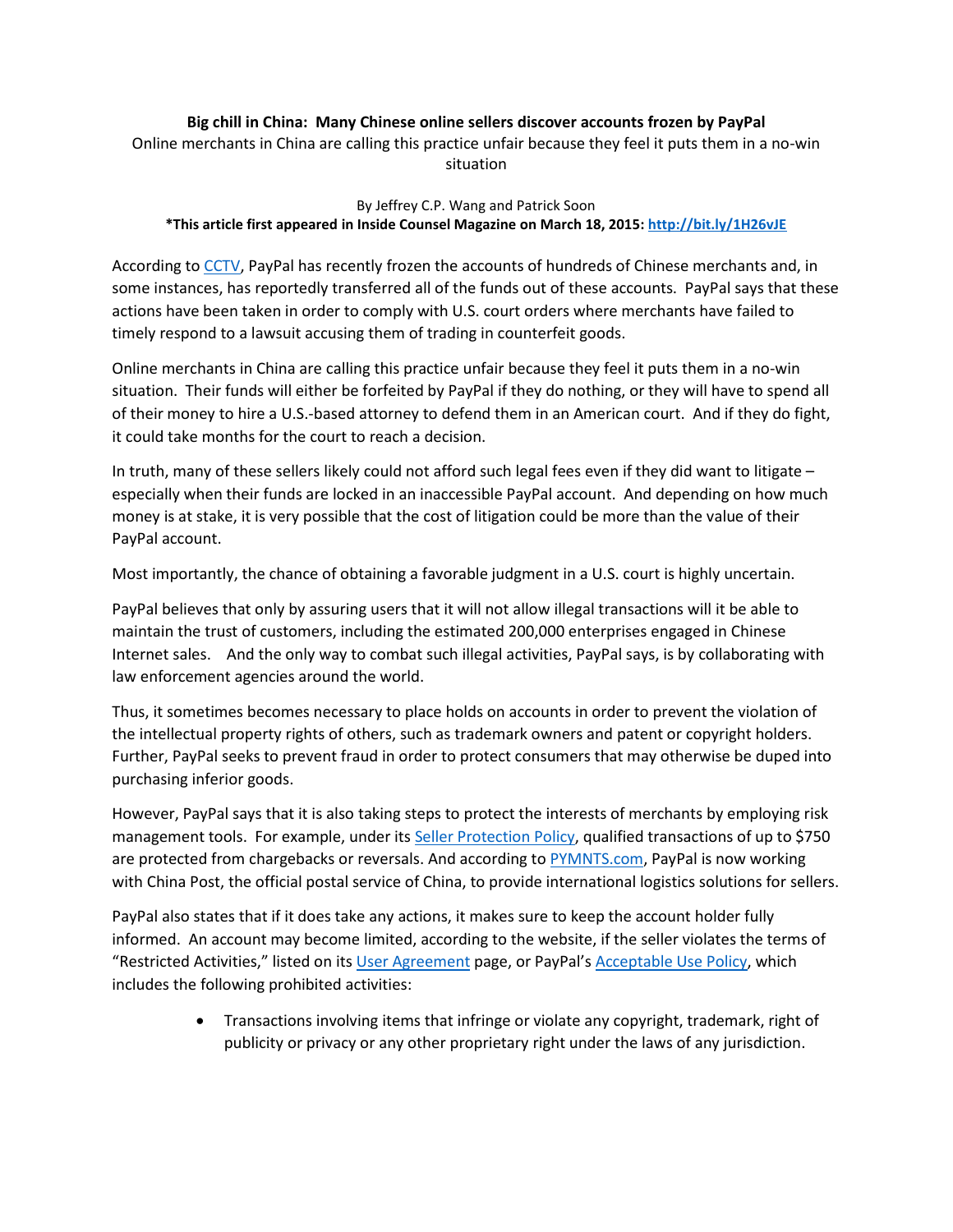Sales of products or services identified by government agencies to have a high likelihood of being fraudulent.

Merchants notified of a pending limitation may feel like they are being forced to choose between Scylla and Charybdis, either losing all of their money by having their funds transferred out of their account by PayPal, or losing their money by having to pay expensive litigation fees in the United States. But there is at least one other viable option: negotiate a settlement!

By being proactive, one may be able to reach out to the plaintiff and obtain an early and agreeable settlement, thereby avoiding both the forfeiture one's PayPal funds and the need to pay for litigation services. This possibility at least affords the merchant the opportunity to continue their online operations. One attorney at WHGC notes:

"Our firm recently assisted a Chinese merchant who was notified by PayPal that a hold was placed on his account because a lawsuit had been filed in a U.S. court. We were able to quickly negotiate an acceptable settlement with the complainant. PayPal was notified of this settlement, and our client is now able to access his funds."

Clearly, any online seller making use of PayPal's payment services needs to be fully aware of the terms and conditions that apply. Prospective users should therefore take time to read the information on PayPal's website, such as: [Why is my PayPal account limited?](https://www.paypal.com/us/webapps/helpcenter/helphub/article/?solutionId=FAQ1758&topicID=ACCOUNT_LIMITATIONS_US&m=TCI) On this page, PayPal explains some of the reasons that an account may be limited, including:

- Where it appears that someone is fraudulently using another's account without permission.
- Where it is necessary in order to comply with various state or federal regulatory requirements.
- Where there is a violation of the above-mentioned Acceptable Use Policy.
- Where seller performance indicates that an account is high risk.

The last point on the above list deserves extra attention. PayPal explains that there are several different triggers that may cause it to consider an account to be high risk, such as where there is an unusually high number of claims and chargebacks from buyers, where the seller starts selling an entirely new type of product – like expensive jewelry – or even where one's typical sales volume rapidly increases.

Once a PayPal account is limited, a seller will not be able to send, accept or withdraw money. However, PayPal notes on its website that, in most cases, it will email the account owner or post an alert on the "Account Overview" before such a hold is put in place. If the account owner addresses this warning promptly, it may be possible to prevent the limitation from ever coming into effect.

However, if one is unfortunate enough to actually have their account frozen, it does not necessarily mean that all is lost. By working with a qualified attorney, one may be able to obtain an out-of-court agreement with the plaintiff that avoids having one's account frozen by PayPal and/or having to pay enormous fees associated with protracted litigation.

## **About the Author**

Jeffrey C.P. Wang